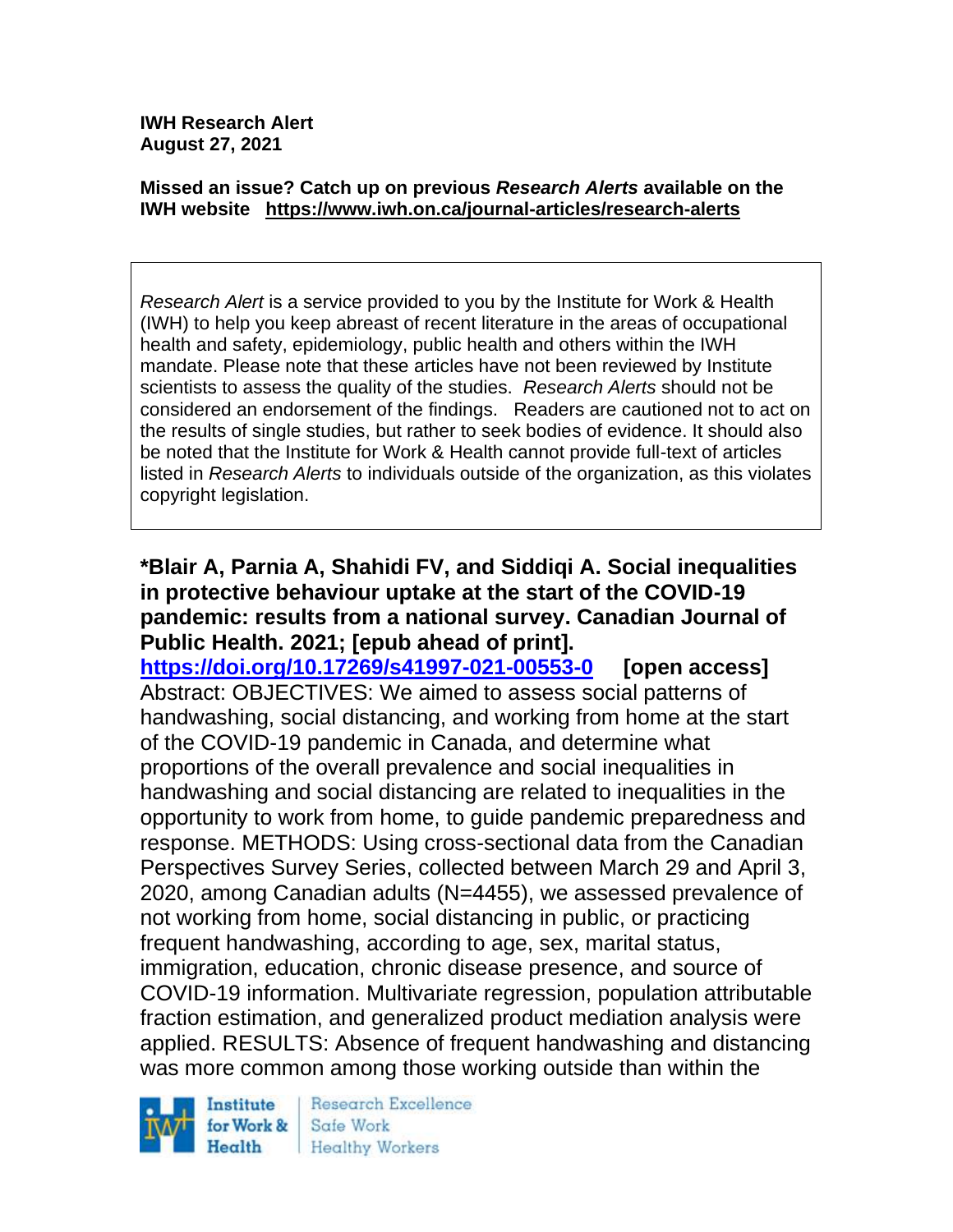home (prevalence differences of 7% (95% CI: 4, 10) and 7% (95% CI: 3, 10), respectively). Inequalities in handwashing and distancing were observed across education and immigration status. Over 40% of the prevalence of non-uptake of handwashing and distancing was attributable to populations not being able to work from home. If all worked from home, over 40% (95% CI: 8, 70) of education-based inequalities in handwashing and distancing could be eliminated, but differences by immigration status would likely remain. CONCLUSION: For pandemic response, both workplace safety initiatives and mechanisms to address the inequitable distribution of health risks across socio-economic groups are needed to reduce broader inequalities in transmission risk

### **\*Brandt M, Wilstrup NM, Jakobsen MD, Van Eerd D, Andersen LL, and Ajslev JZN. Engaging occupational safety and health professionals in bridging research and practice: evaluation of a participatory workshop program in the Danish construction industry. International Journal of Environmental Research and Public Health. 2021; 18(16):8498.**

# **<https://doi.org/10.3390/ijerph18168498>**

Abstract: Engaging occupational safety and health (OSH) professionals has scarcely been evaluated as a means for transferring knowledge to practice about physical workload in the construction industry. The aim of this work was to examine how participants used and incorporate research-based knowledge from a three-day training course into practice. Twenty OSH professionals from the Danish construction industry participated in a workshoptraining course. Researchers presented new knowledge and results about physically demanding work. The participants selected which themes they wanted to work with and developed an action plan. Evaluation was done using surveys and phone interviews. Analysis was based on how the OSH-professionals describe themselves, organizations, and the construction industry. Participant's average scores on the level of implementation of their chosen action plans were 3 (on a response scale from 1-5, where 1 is 'to a very low degree' and 5 is 'to a very high degree') immediately after the workshop program and 2.5 at follow-up. Qualitative evaluations showed that actions had been initiated, and some progress had been made. The participants were satisfied with the workshop course and

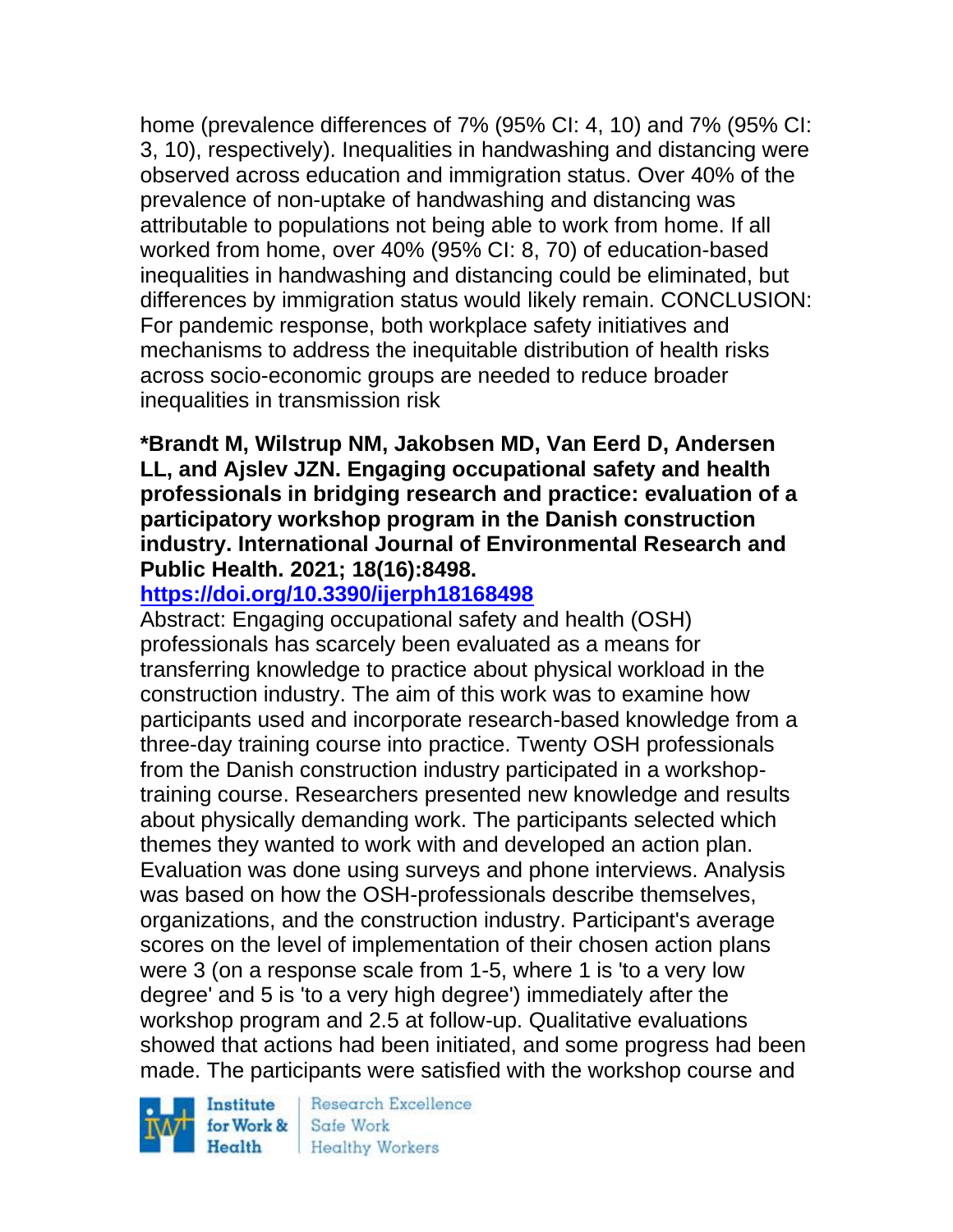the possibility to increase their knowledge through inputs from researchers and colleges and strongly believe that they would succeed with implementing their action plans in the future

### **Amiri S and Behnezhad S. Depression symptoms and risk of sick leave: a systematic review and meta-analysis. International Archives of Occupational & Environmental Health. 2021; 94(7):1495-1512.**

### **<https://doi.org/10.1007/s00420-021-01703-0>**

Abstract: OBJECTIVES: Depression symptoms are one of the most common psychiatric disorders and affect all aspects of life. The impact of depression symptoms on sick leave in the working population is a major issue that requires a more comprehensive examination. METHODS: This systematic review used the PRISMA method to identify eligible studies (n=15). Subsequently, the association between depression symptoms and sick leave was examined and several important subgroup analyses were performed. RESULTS: Depression symptoms were associated with sick leave, with an overall risk ratio (RR) of 1.52 [95% confidence interval (95% CI) 1.34-1.73]. In men, the result displayed RR 2.19 (95% CI 1.17- 4.09) and in women, the result showed RR 1.54 (95% CI 1.35-1.76). Additional subgroup analyses that account for methodological differences across studies based on the method of assessing depression symptoms and sick leave showed that this association was consistent. CONCLUSION: Depression symptoms are associated with sick leave. Given that sick leave can have an economic and social burden, more attention to depression symptoms is necessary

**Apaydin EA, Rose DE, Yano EM, Shekelle PG, McGowan MG, Antonini TL, et al. Burnout among primary care healthcare workers during the COVID-19 pandemic. Journal of Occupational & Environmental Medicine. 2021; 63(8):642-645. <https://doi.org/10.1097/JOM.0000000000002263> [open access]** Abstract: OBJECTIVE: To measure the prevalence of burnout among healthcare workers (HCWs) in primary care during the COVID-19 pandemic and to understand the association between burnout, jobperson fit, and perceptions of the pandemic. METHODS: We surveyed 147 HCWs (73% response rate) in two clinics in the

Institute Health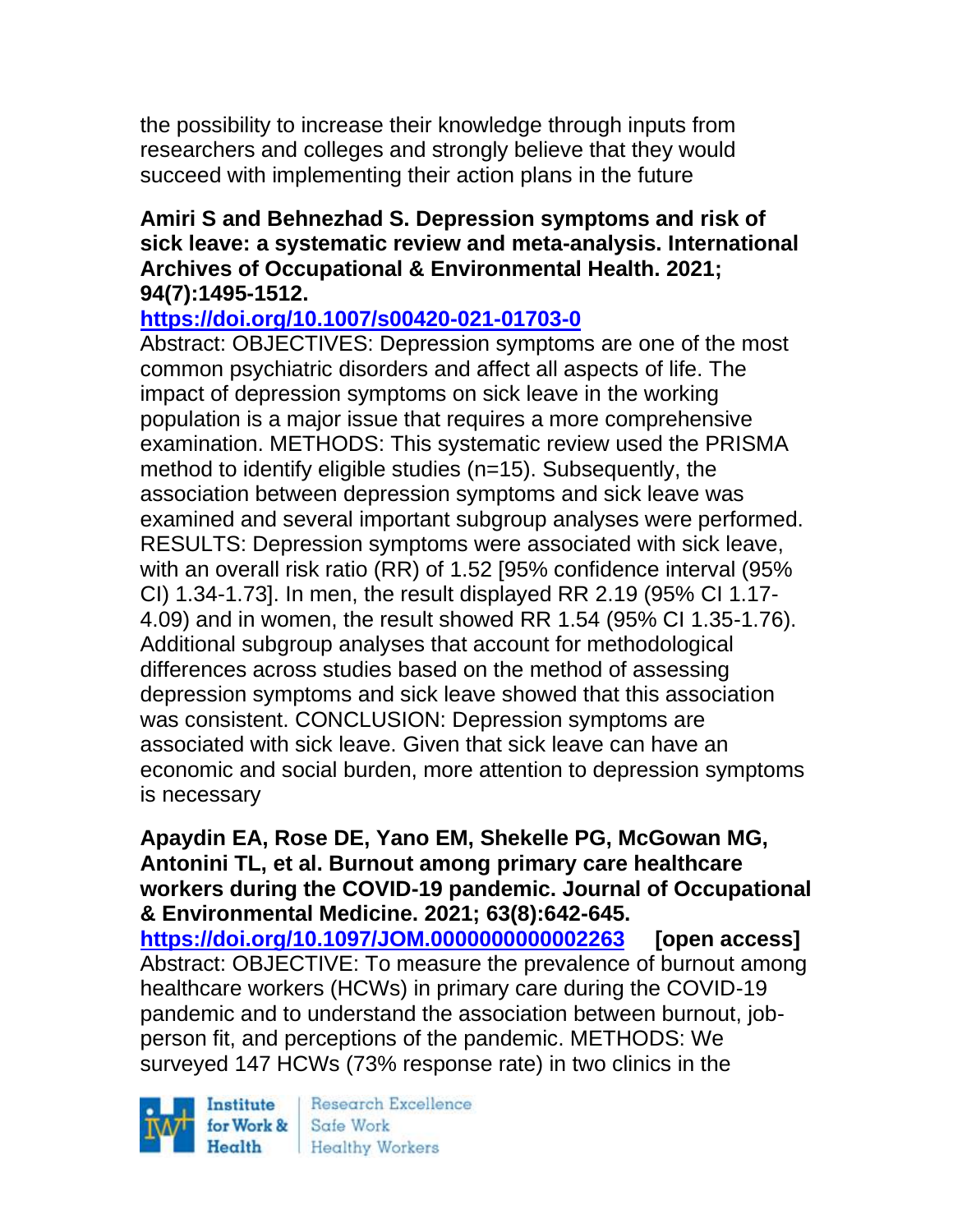summer of 2020 on their burnout, job-person fit, perceptions of the pandemic, and demographic/job characteristics. Logistic regression analyses were conducted to explore relationships between these variables. RESULTS: Forty-three percent of HCWs reported burnout. Lower HCW burnout was associated with better job-person fit in the areas of recognition or appreciation at work (odds ratio [OR] 0.26, 95% confidence interval [CI] 0.10 to 0.67) and congruent workerorganization goals and values (OR 0.30, 95% CI 0.11 to 0.76). CONCLUSIONS: Working environments with better job-person fit may be key to reducing HCW burnout even after the current crisis

**Comper MLC, da Silva PR, de Negreiros AW, Villas Boas CC, and Padula RS. Influence of adherence to autonomous job rotation on musculoskeletal symptoms, occupational exposure, and work ability. International Journal of Industrial Ergonomics. 2021; 84:103165.**

**<https://doi.org/10.1016/j.ergon.2021.103165>** 

**Fu C, Wang G, Shi X, Ren Y, and Cao F. The association between fear of future workplace violence and burnout among nurses in China: a cross-sectional study. Journal of Affective Disorders. 2021; 293:29-35.** 

**<https://doi.org/10.1016/j.jad.2021.06.013>** 

Abstract: BACKGROUND: Fear of future workplace violence has adverse effects on nurses' health outcomes. However, the association between fear of future workplace violence and burnout among nurses in China remains unknown. METHODS: Enrolled in the study were 1897 nurses from 12 tertiary hospitals of Shandong Province, China. Fear of future workplace violence was measured using the Fear of Future Violence at Work scale. Burnout was measured using the 15-item Maslach Burnout Service Inventory. Ordinal logistic regression analysis was used to examine the association between fear of future workplace violence and burnout. RESULTS: The prevalence of high emotional exhaustion, high cynicism, and low personal accomplishment was 26.7%, 38.1%, and 35.6%, respectively, while 72.9% of participants had high levels of fear of future workplace violence. Among nurses, compared with high levels of fear of future workplace violence, low levels of fear were associated with a lower degree of emotional exhaustion, cynicism,

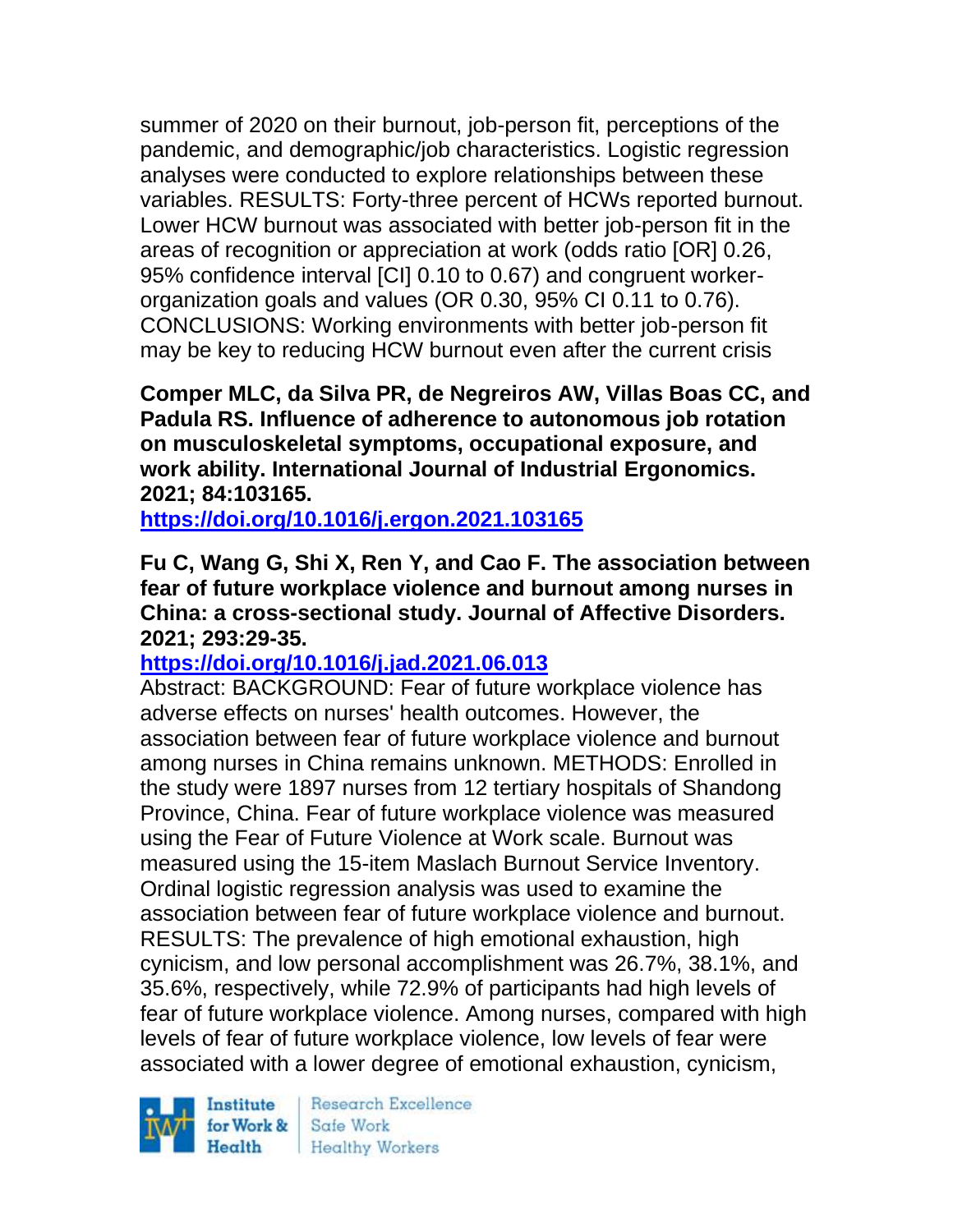and personal accomplishment; and medium levels of fear were associated with a lower degree of emotional exhaustion, cynicism, and a higher degree of personal accomplishment. LIMITATIONS: This was a cross-sectional study, which could not establish the causal relationship between fear of future workplace violence and burnout. CONCLUSION: There was a significant association between fear of future workplace violence and burnout among nurses. Fear of future workplace violence should be regarded as important issue for hospital administrators and healthcare policy makers when taking measures to ameliorate nurses' burnout

**Giron-Perez DA, Ruiz-Manzano RA, Benitez-Trinidad AB, Ventura-Ramon GH, Covantes-Rosales CE, Ojeda-Duran AJ, et al. Saliva pooling strategy for the large-scale detection of SARS-CoV-2, through working-groups testing of asymptomatic subjects for potential applications in different workplaces. Journal of Occupational & Environmental Medicine. 2021; 63(7):541-547.** 

**<https://doi.org/10.1097/JOM.0000000000002176> [open access]** Abstract: OBJECTIVE: To perform an improved large-scale SARS-CoV-2 detection on pooled tests of asymptomatic workers. METHODS: qRT-PCR validation of the SARS-CoV-2 detection in salivae samples and saliva pools and working-group saliva pooling and testing for SARS-CoV-2. RESULTS: We found a high Cycle threshold correlation (r=0.9099) between swabs and saliva samples. Then, through the pooling strategy, we detected that 18/360 (5%) of individual saliva samples were SARS-CoV-2 positive. Saliva-pooling efficiency (360 of test sample/30 individual PCR) was higher (5.45) than the reported for swabbing group-testing and we spared 82% of the PCR reagents as well as sampling and personal protection equipment. CONCLUSION: Through this simplified and less expensive procedure, we detected in a short time asymptomaticinfected SARS-CoV-2-carriers that were isolated from their coworkers, thus, this methodology can be implemented in different workplaces to ensure consumers that employees are not infectious

## **Hegy JK, Abegglen S, Schade V, Hoffmann-Richter U, and Znoj H. Effects of a tailored multidisciplinary counselling intervention to support the adjustment process after a traumatic injury: a**

Institute Health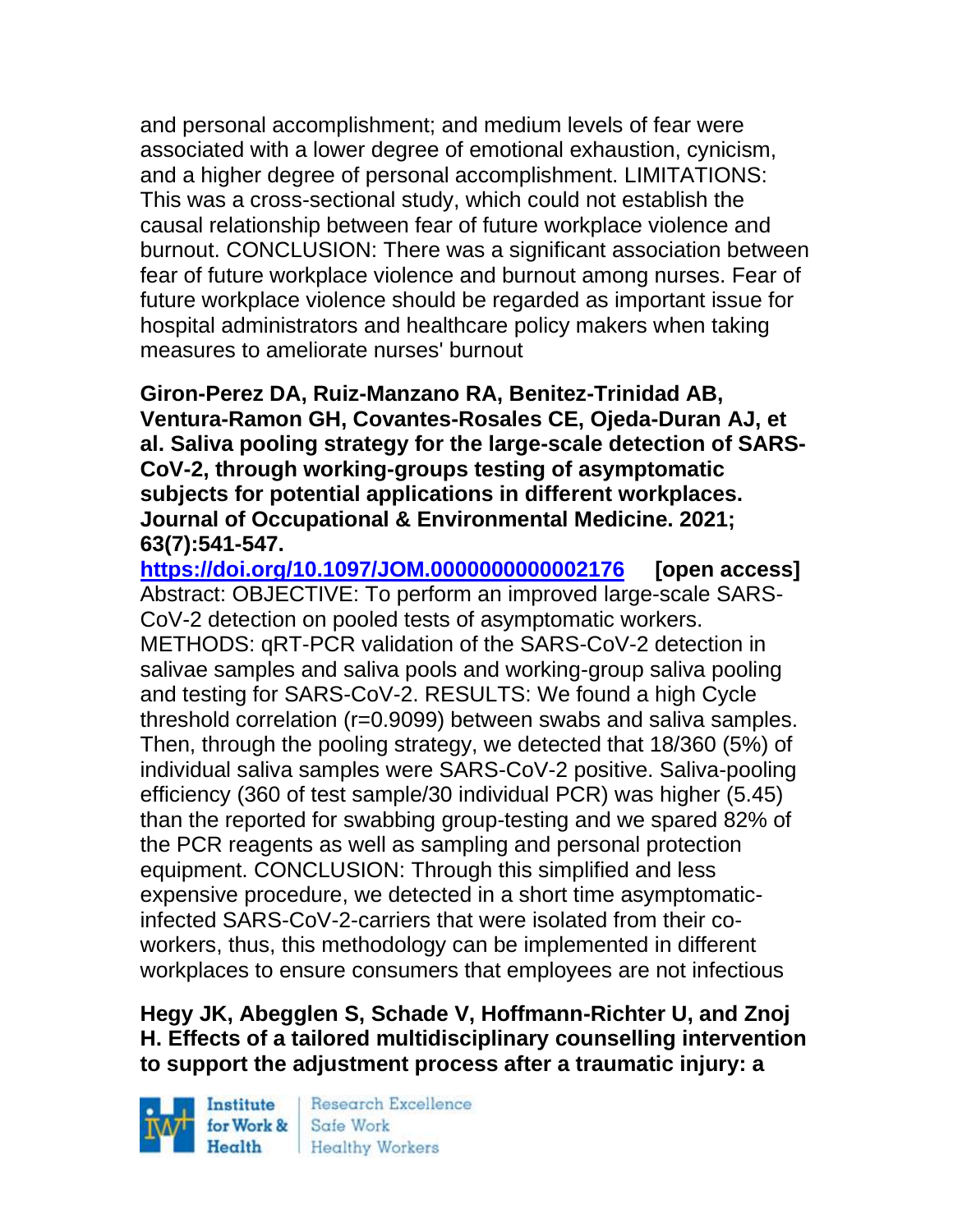### **randomized controlled trial. Disability and Rehabilitation. 2021; [epub ahead of print].**

## **<https://doi.org/10.1080/09638288.2021.1960442>**

Abstract: Purpose: To investigate the efficacy of a tailored counselling intervention for injured workers regarding different aspects of subjective well-being. Materials and methods: Prospective randomized controlled trial with 192 mildly-to-moderately injured workers who were on sick leave for at least 18 weeks and showed a high-risk profile for a complicated rehabilitation process in a screening. Patients were assessed at baseline, 12 and 18 months post-injury. The outcome variables concerned five aspects of subjective well-being (negative feelings, life and job satisfaction, satisfaction related to family and health). Both the control and the experimental group received conventional case management. Participants in the intervention group additionally received tailored workplace interventions and/or mental health counselling sessions. Results: Participants in the intervention group received an average of 2.23 (SD = 6.94) counselling sessions. Both groups showed a significant reduction (mean (95% CI) of negative feelings control group 2.6 (2.3-3.4), intervention group 2.4 (1.6-3.4)), with a significant difference in negative feelings between the groups ( $p = 0.01$ ). Conclusions: Our results suggest that a tailored counselling intervention has a modest long-term effect  $(d = 0.74)$  on negative feelings for mildly-to-moderately injured workers. However, future studies should evaluate the feasibility of this study's treatment approach. Implications for rehabilitation Accidents and the resulting injuries often cause a wide range of burdens including psychosocial and emotional distress as well as long-time sick leaves. Tailored counselling led to significant reductions of negative feelings in mildlyto-moderately injured workers over time. By showing that even conventional case management can have a beneficial effect on subjective wellbeing, the results of this study reaffirm the holistic biopsychosocial nature of injury rehabilitation.

**Iwanaga K, Wehman P, Brooke V, Avellone L, and Taylor J. Evaluating the effect of work incentives benefits counseling on employment outcomes of transition-age and young adult supplemental security income recipients with intellectual disabilities: a case control study. Journal of Occupational** 

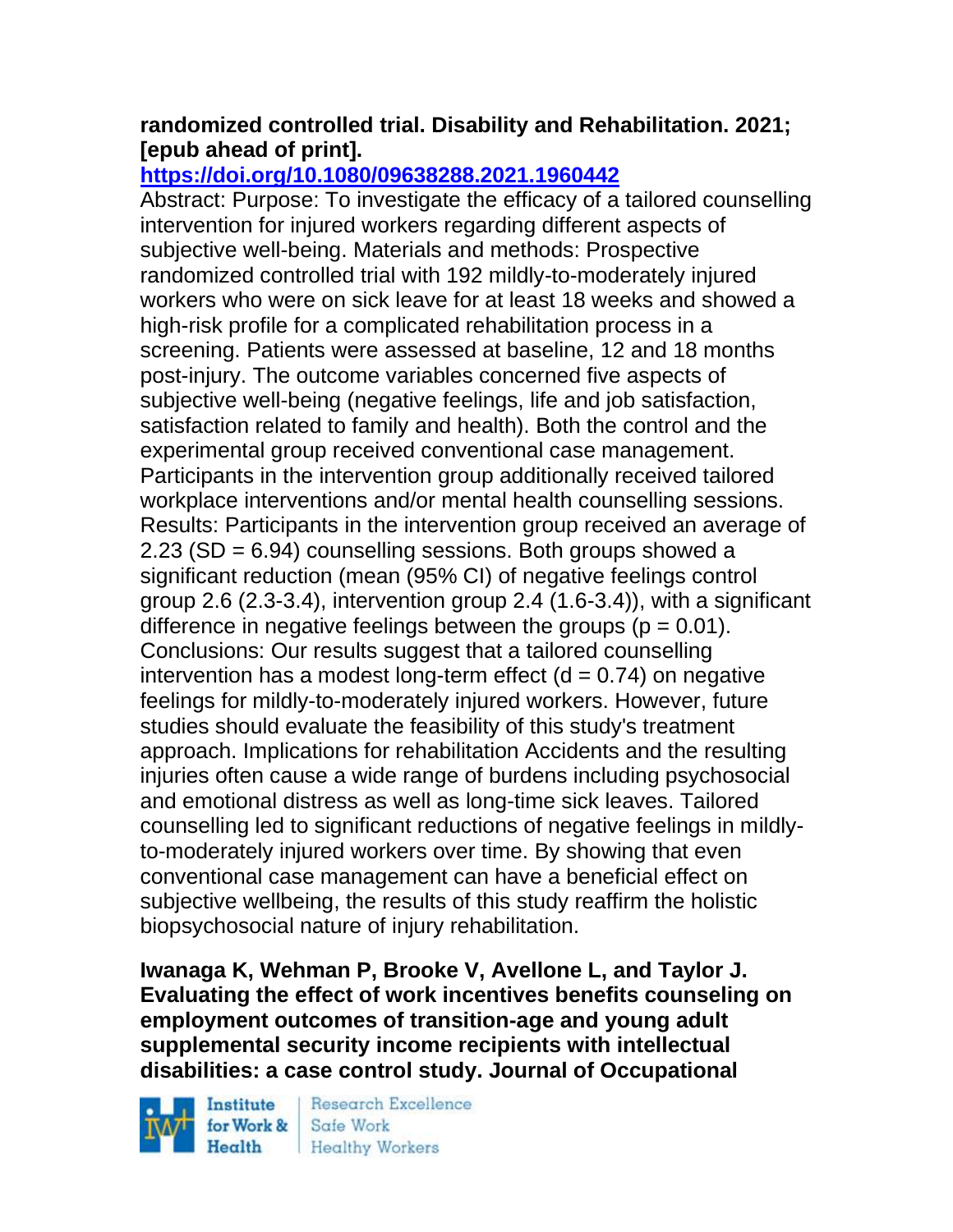#### **Rehabilitation. 2021; 31(3):581-591. <https://doi.org/10.1007/s10926-020-09950-7>**

Abstract: Purpose Work incentives benefits counseling (WIBC) can be a strong facilitator contributing to improved employment outcomes for individuals with intellectual disabilities (ID) by providing information about how income may affect disability benefits eligibility. The purpose of this study is to evaluate the effect of WIBC as a VR intervention to improve on employment outcomes and earnings of transition-age youth and young adults with ID who are Supplemental Security Income benefits recipients using a propensity score matching analysis approach. Propensity score matching using logistic regression analysis and the nearest neighbour method was conducted to equalize the treatment (received WIBC) and control groups (not received WIBC) on the six prominent demographic covariates. The treatment group had higher rates of employment, higher hourly wages than the control group, while the treatment group worked less hours per week than the control group. Methods Propensity score matching using logistic regression analysis and the nearest neighbour method was conducted to equalize the treatment (received WIBC) and control groups (not received WIBC) on the six prominent demographic covariates. Results The treatment group had higher rates of employment, higher hourly wages than the control group, while the treatment group worked less hours per week than the control group. Conclusions Findings of the present study can be used by policy makers, transition specialists, rehabilitation counselors, and other disability service providers to increase employment outcomes and earnings for individuals with ID through WIBC services. Future research and practice implications are provided

**Jonsdottir IJ, Rafnsdottir GL, and Olafsdottir T. Job strain, gender and well-being at work: a case study of public sector line managers. International Journal of Workplace Health Management. 2020; 13(4):445-460. <https://doi.org/10.1108/IJWHM-10-2019-0134>** 

**Landsbergis P, Johanning E, Stillo M, Jain R, and Davis M. Upper extremity musculoskeletal disorders and work exposures among railroad maintenance-of-way workers. American Journal** 

Institute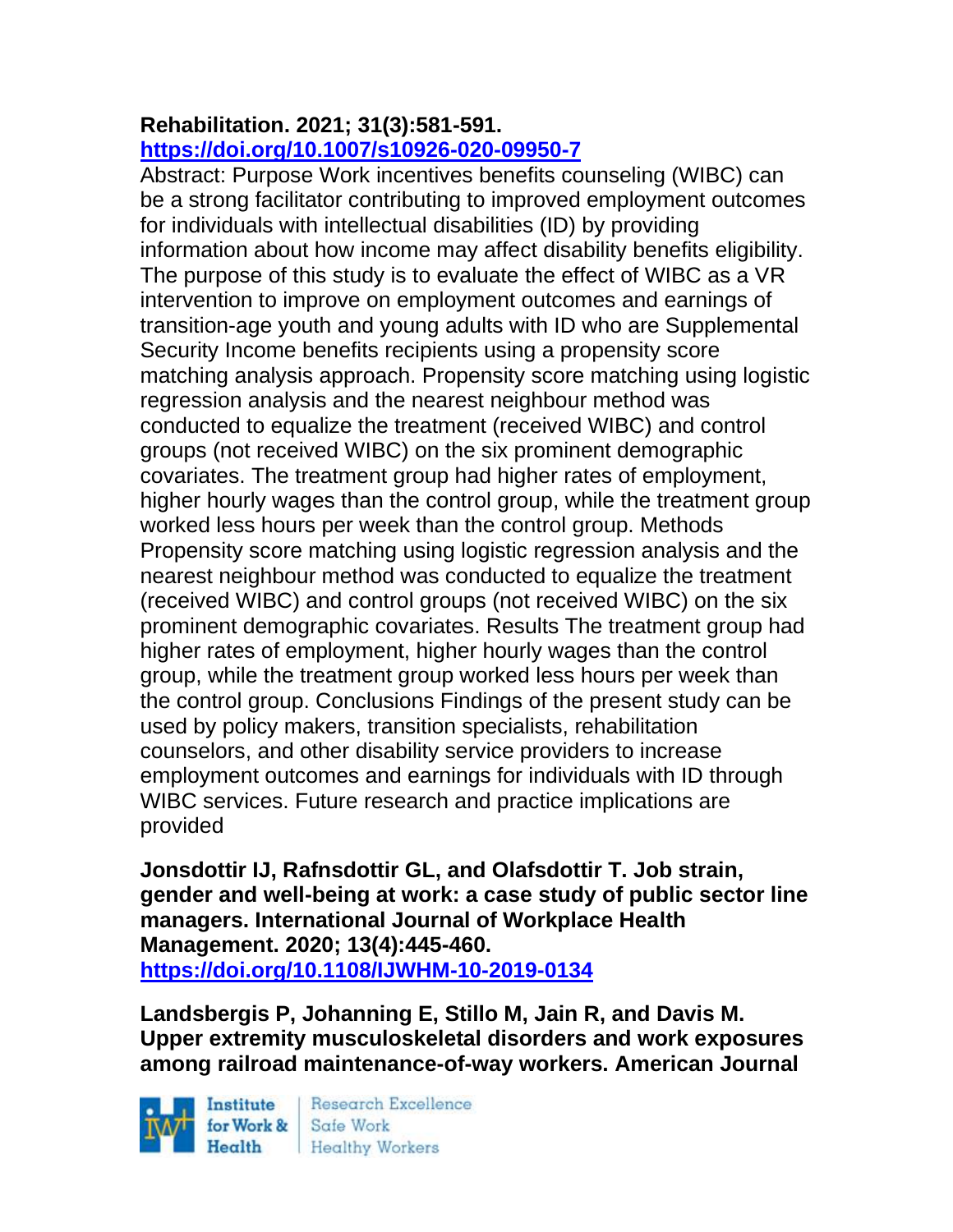### **of Industrial Medicine. 2021; 64(9):744-757. <https://doi.org/10.1002/ajim.23259>**

Abstract: Background: Our objective was to examine occupational risk factors for musculoskeletal disorders of the shoulders, elbows, wrists, and hands among railroad maintenance-of-way (MOW) workers. Little systematic research on musculoskeletal disorders has been conducted in this occupational group. Methods: In total, 3995 active members of the Brotherhood of Maintenance of Way Employes Division (BMWED) completed a standardized survey focusing on disorders caused by hand-transmitted vibration. We computed adjusted prevalence ratios (aPRs) using Poisson regression for shoulder, elbow, carpal tunnel syndrome, and vibration white finger musculoskeletal symptoms by work exposures, adjusted for age, region, race/ethnicity, smoking, potential second job, and spare time vehicle vibration exposure, and other work exposures. Results: Among active male BMWED members, we found associations between >5.2 years (vs. 0.0-0.7 years) duration of full-time equivalent power tool use and shoulder pain (aPR = 2.01; 95% confidence interval [CI], 1.43-2.85), elbow pain (aPR = 2.88; 95% CI, 1.86-4.46), vibration white finger symptoms (aPR = 2.49; 95% CI, 1.06-5.85), hand/wrist pain ( $aPR = 2.40$ ; 95% CI, 1.74-3.32), finger numbness or tingling (aPR =  $1.86$ ;  $95\%$  Cl,  $1.38-2.50$ ) and self-reported carpal tunnel syndrome diagnosis (aPR = 2.16; 95% CI, 1.24-3.77). Associations were not consistent across outcomes for the duration of non-powered hand tool use and "repeated lifting, pushing, pulling, or bending." Positive gradients were observed for most outcomes. Conclusions: Hand-arm vibration and some other biomechanical exposures were associated with shoulder, elbow, wrist, hand, and finger symptoms. Prevention programs should address occupational risk factors for upper extremity musculoskeletal disorders among MOW workers.

#### **Lu J, Yu Y, Zhao Y, and Jenkin M. The correlation between workers' working pressure and physical and mental health analyzed by the job demand-resource stress model. Work. 2021; 69(2):573-583.**

### **<https://doi.org/10.3233/WOR-213500>**

Abstract: BACKGROUND: Under the background of the information society, teachers' pressure from work and life is increasing.



**Research Excellence** Health Healthy Workers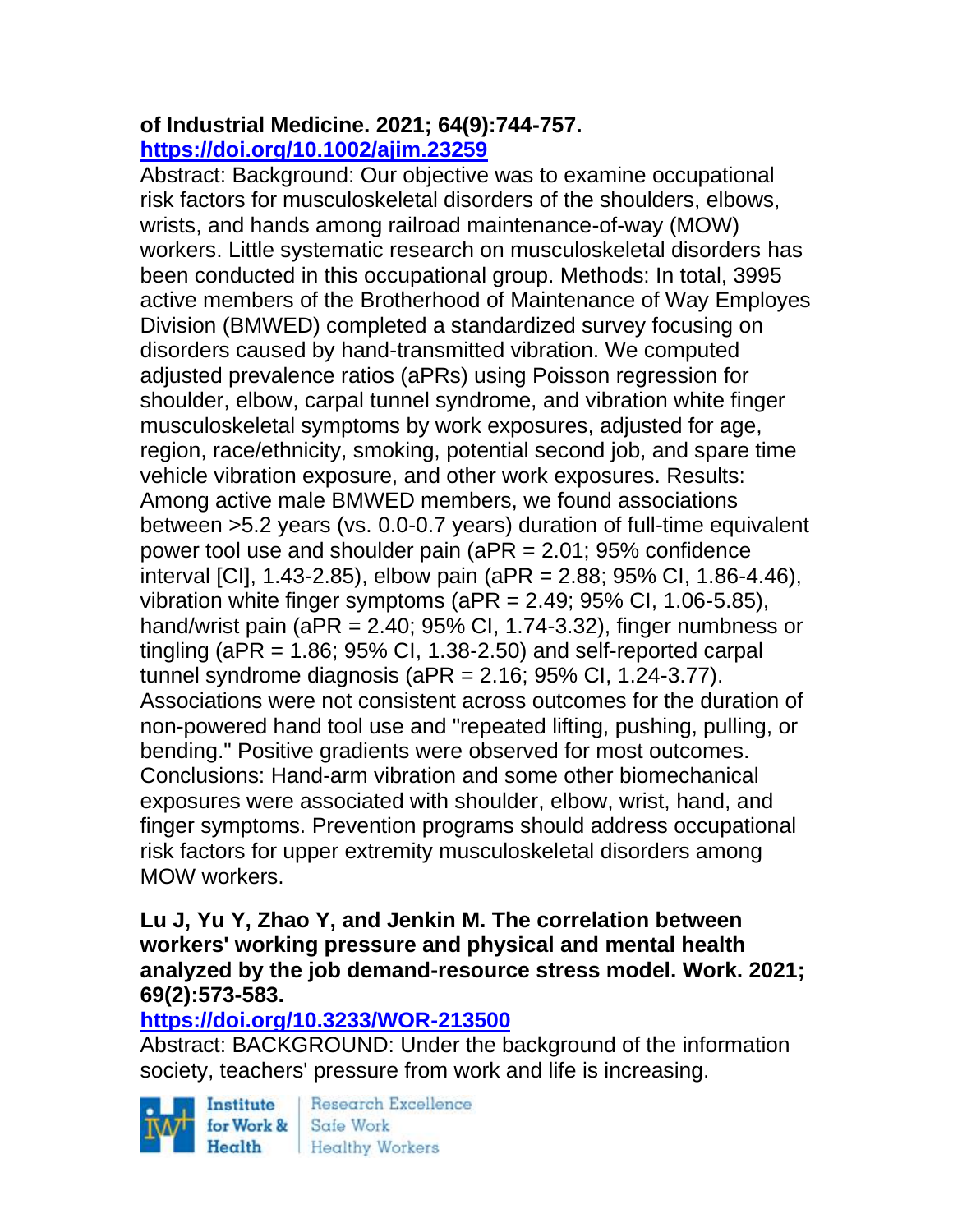Meanwhile, the working pressure has a potential inevitable connection with the physical and mental health of teachers. OBJECTIVE: To analyze the correlation between working pressure of workers and mental health status, expand the application of the job demand-resource stress (JD-RS) model in the adjustment of working characteristic pressure, and achieve the coordinated development between working pressure and mental health. METHODS: The occupation of the teacher is taken as the research object. First, the pressure source questionnaire and Symptom Check List 90 (SCL-90) are chosen to measure the working pressure and mental health. Also, the reliability and validity of the pressure source questionnaire are tested. Second, the gender, duty, teaching age, and workload of teachers are chosen as the foundation for comparing and analyzing the impact of various dimensions and project factors on teachers' working pressure and mental health. Finally, based on the method of univariate linear regression analysis, the correlation between teachers' working pressure and mental health is analyzed and characterized. RESULTS: The measurement tool based on the pressure source questionnaire has good performance reliability and validity. The five dimensions of Cronbach's coefficients are all greater than 0.8, and the indicators of fitting all meet psychometrics requirements. Significance analysis shows that different genders, duties, teaching ages, and workloads have different levels of significant influence on teachers' working pressure and mental health. Linear regression analysis shows that teachers' working pressure has a significant impact on their physical and mental health, which has a predictive effect. Teachers who bear high-intensity pressure have psychological problems. CONCLUSIONS: The research based on the JD-RS model has a positive role in promoting the balanced and coordinated development of working pressure and the physical and mental health of employed workers

**Olak AJ, Hejduk I, Karwowski W, Tomczyk P, Fazlagic J, Gac P, et al. The relationships between the use of smart mobile technology, safety knowledge and propensity to follow safe practices at work. International Journal of Occupational Safety & Ergonomics. 2021; 27(3):911-920.** 

**<https://doi.org/10.1080/10803548.2019.1658398>** 

Abstract: The main objective of this study was to investigate the

Institute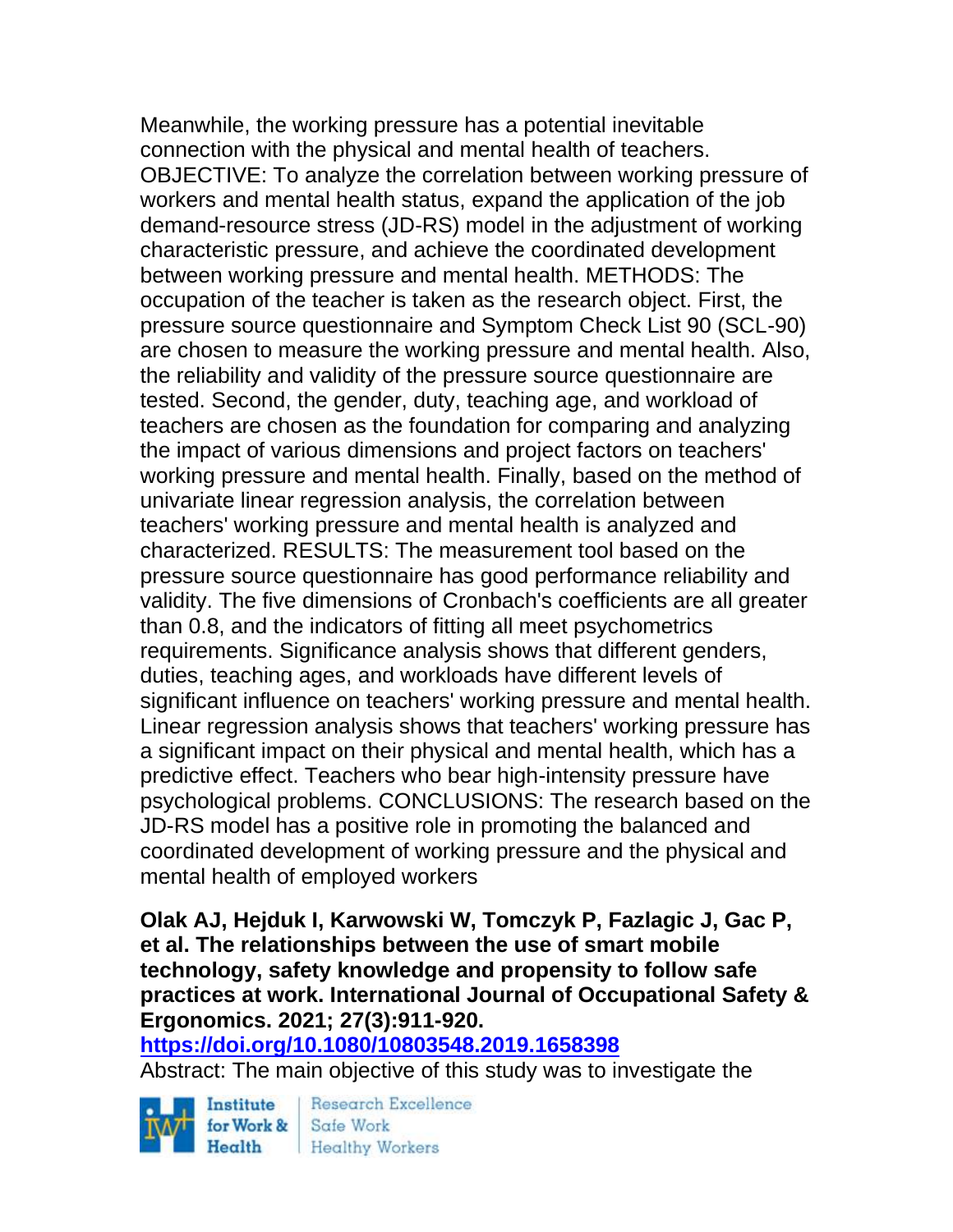relationships between the use of smart technology (mobile phones) and the implicit (tacit) and explicit safety knowledge of employees and their propensity to follow safe practices at work. A survey was performed with seven constructs: (a) use of mobile technology; (b) tacit safety knowledge; (c) explicit safety knowledge of unsafe behaviors; (d) attitudes toward safety: emotional aspects; (e) safety culture: behavioral and psychological aspects of work; (f) safety culture: aspects of work; (g) safety culture: regulations at work. Workers from three manufacturing companies located in southeastern Poland completed a paper-based survey. The results revealed that using mobile technology positively influenced the explicit safety knowledge of employees, as well as their assessed safety culture, in terms of behavioral aspects and their attitudes toward safety expressed through the psychological aspects of safety culture

**Ryynanen K, Oura P, Simula AS, Holopainen R, Paukkunen M, Lausmaa M, et al. Effectiveness of training in guideline-oriented biopsychosocial management of low-back pain in occupational health services: a cluster randomized controlled trial. Scandinavian Journal of Work, Environment & Health. 2021; 47(5):367-376.<https://doi.org/10.5271/sjweh.3959> [open access]**

Abstract: OBJECTIVE: This study aimed to investigate the effectiveness of brief training in the guideline-oriented biopsychosocial management of low-back pain (LBP) in occupational health services using a cluster-randomized design. A small sample of physiotherapists and physicians from the intervention units (N=12) were given three- to seven-day training focusing on the biopsychosocial management of LBP, while professionals in the control units (N=15) received no such training. METHODS: Eligible patients with LBP, with or without radicular pain, aged 18-65, were invited to participate. A web-based questionnaire was sent to all recruited patients at baseline, three months and one year. The primary outcome measure was disability (Oswestry Disability Index, ODI) over one year. Between-group differences were analyzed using linear and generalized linear mixed models adjusted for baselineresponse delay as well as variables showing between-group imbalance at baseline. RESULTS: The final study sample comprised

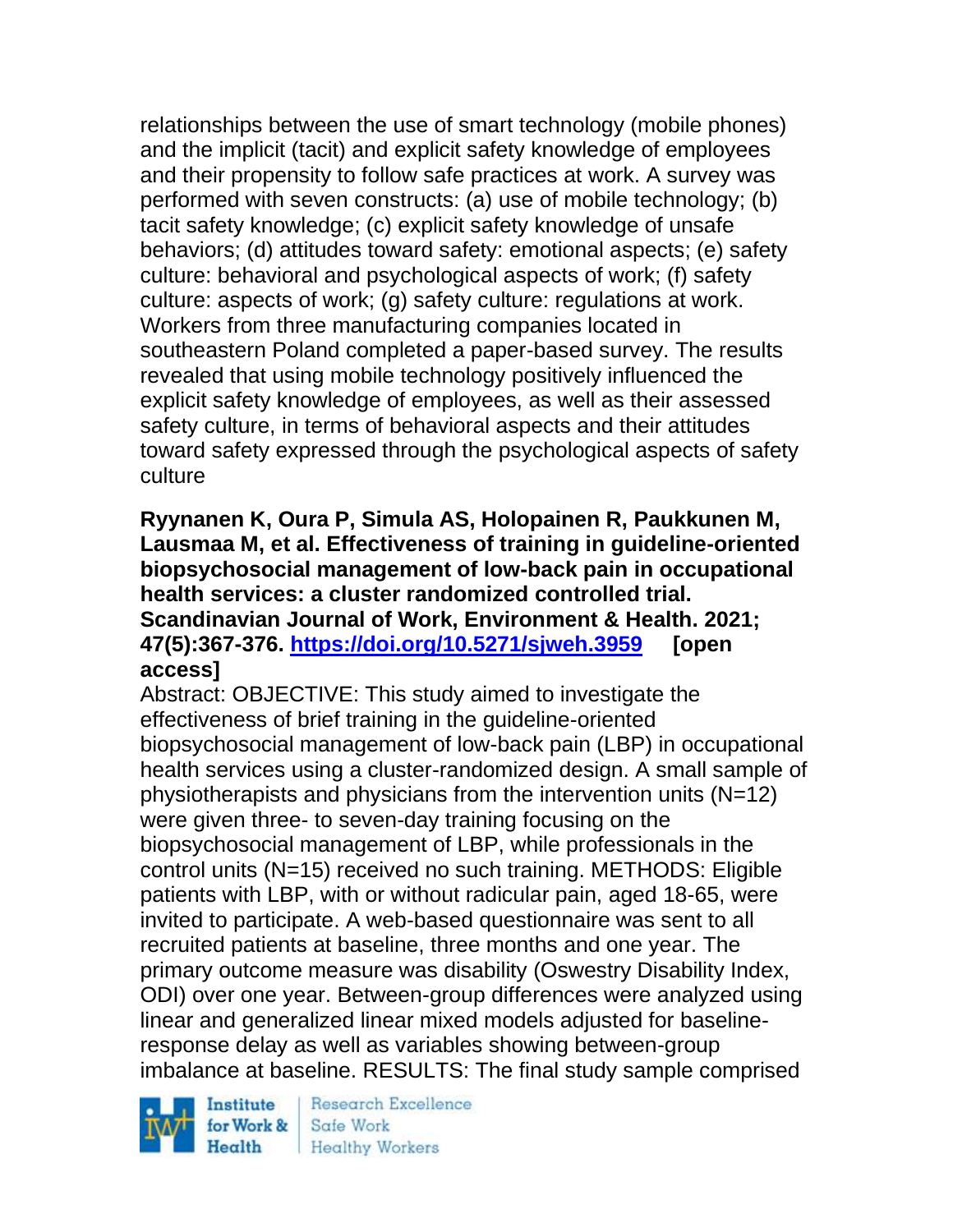234 and 81 patients in the intervention and control groups, respectively at baseline, and 137 and 47 patients, respectively, at one year. At baseline, the mean duration of pain was longer in the intervention group (P=0.017), and pain-related fear concerning physical activity was lower (P=0.012). We observed no significant difference between the groups' primary outcome measure (adjusted one-year mean difference in the ODI: 2.3; 95% confidence interval - 1.0-5.7; P=0.175) or most secondary outcomes. CONCLUSIONS: Brief training in guideline-oriented biopsychosocial management of LBP for occupational health professionals did not appear to be effective in reducing patients' symptom over one-year follow-up compared to treatment as usual

#### **Sahar Kostis YO, Rinsky-Halivni L, Cohen C, Zack O, Dekel R, and Moshe S. Fitness for work during the COVID-19 disease: principles and suggested assistive tool for protecting workers during the pandemic era. International Archives of Occupational & Environmental Health. 2021; 94(6):1233-1238.**

**<https://doi.org/10.1007/s00420-021-01722-x> [open access]** Abstract: OBJECTIVE: Amongst the many intricacies engendered by the COVID-19 pandemic was the posed risk of exposure to SARS-COV2 infections among workers and the need to evaluate fitness for work (FFW) of individuals in high exposure groups or those with background morbidity. A designated task force of the Israeli Association of Occupational Medicine has evaluated the relevant literature and published guidelines concerning medical work restrictions for employees in high-risk occupations during the epidemic of novel COVID-19. METHODS: The study depicts a case series of 17 FFW evaluations performed in Maccabi Health Services occupational clinics using the guidelines formulated by the Israeli Occupational Medicine Association. RESULTS: 17 patients, mainly healthcare workers, whose major health hazards were immunodeficiency, respiratory diseases and pregnancy, were assessed in this case series. We present the essential parameters of these FFW evaluations and discuss decision-making in selected cases. CONCLUSIONS: Applying guidelines in various work settings and health risk levels during the SARS-CoV-2 pandemic allows for both patients' health preservation and efficient workforce deployment